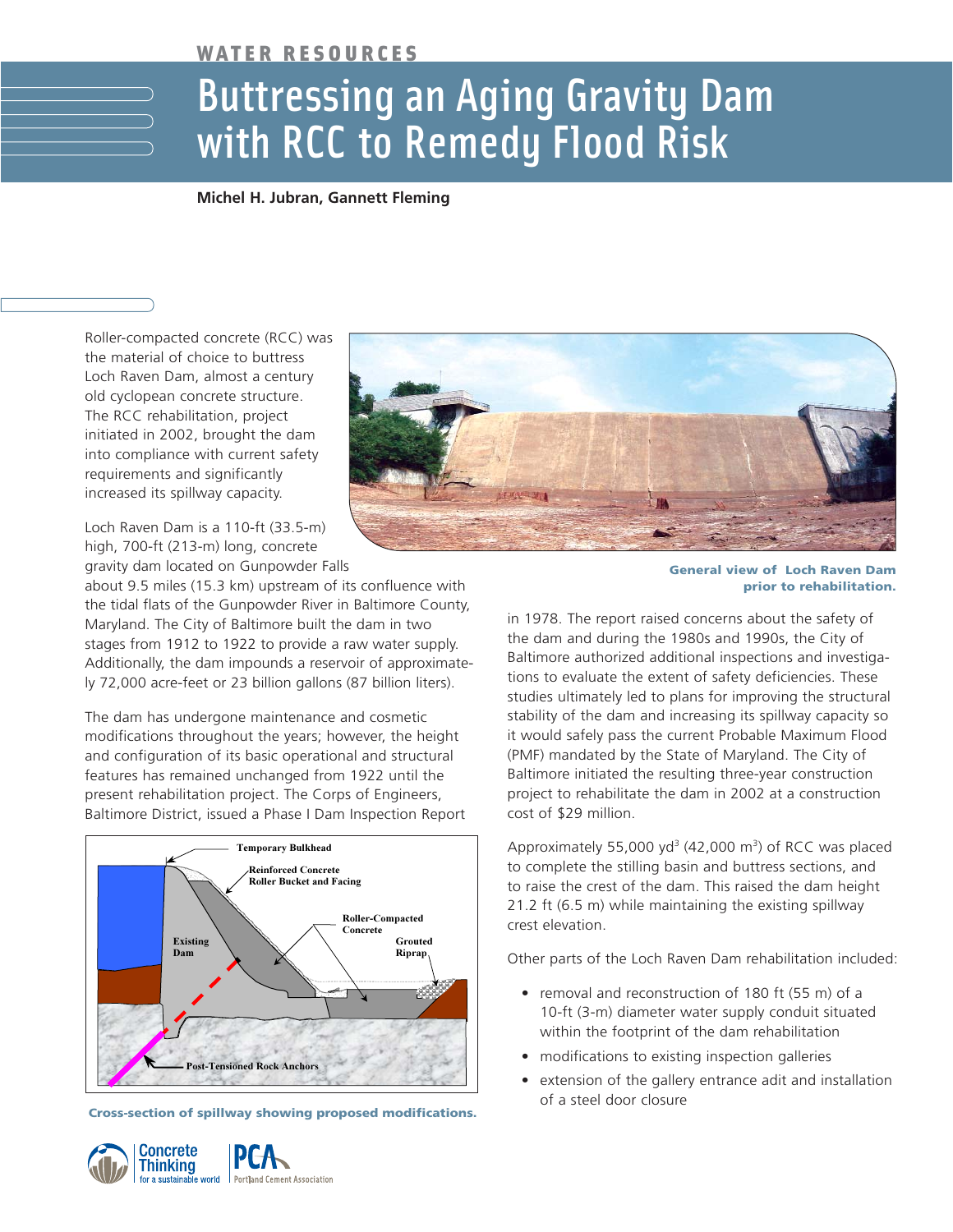|         |                                         | Design Mixtures in lb/yd <sup>3</sup> (kg/m <sup>3</sup> ) |                      |              |                |               |
|---------|-----------------------------------------|------------------------------------------------------------|----------------------|--------------|----------------|---------------|
|         |                                         |                                                            |                      |              | Aggregate      |               |
| Mix No. | Placement<br>Location                   | Cement                                                     | Fly Ash<br>(Class F) | Water        | Fine           | Coarse        |
|         | Buttress and<br>stilling basin          | 121<br>(72)                                                | 121<br>(72)          | 215<br>(128) | 2270<br>(1347) | 1512<br>(897) |
|         | Top 3 feet (0.9 m)<br>of stilling basin | 192<br>(114)                                               | 286<br>(170)         | 215<br>(128) | 2103<br>(1247) | 1400<br>(830) |

## Table 1 - RCC Mix Design

- rehabilitation of existing raw water intake screens, and replacement of water supply sluice gate operators
- installation of toe drains and internal drains between the existing dam and RCC buttress and between the RCC buttress and spillway facing concrete.

Dam operational requirements and constricted site conditions influenced the design solution and dictated aspects of construction sequencing. Because the dam reservoir impounds water supply for more than one million residents in the Baltimore area, maintaining full reservoir head and continuous water service from the dam during construction was a design requirement. However, since structural stability was one of the dam's critical deficiencies, implementation of long-term design solutions had to be evaluated in context with appropriate construction condition design case loadings to minimize the potential for destabilizing the structure during construction. Of particular relevance in this process was the potential for, and consequences of, major flooding occurring during the construction of dam improvements.

Another issue, less critical to the long-term design objectives but more immediate in relation to onsite construction activities, was the need to provide flow diversion from a relatively large, 300 square mile (777 square km), contributing watershed. To address the stability of the dam during construction, post-tensioned rock anchors were installed. Resolution of the overall design objectives of increasing spillway capacity and providing adequate structural factors of safety for the PMF event was achieved using RCC to raise the dam and install buttress sections to provide increased structural stability.

#### **RCC Mix Design**

Gannett Fleming performed trial RCC batching and testing program by preparing approximately 220 trial cylinders using 18 RCC mix proportions with various water and cement contents. Testing of the the cylinders took place at the ages of 7, 28, 56, 90, 180, and 365 days. Based on laboratory testing and subsequent evaluation of results

> from onsite test section placement trials, Gannett Fleming selected mix proportions for RCC production as presented in Table 1.

The buttress mix and lower portion of stilling basin (Mix 1) was designed for an average compressive strength of 2,500 psi (17.2 MPa) at one year, while the upper 3 ft (0.9 m) of stilling basin (Mix 2) was selected for an average compressive strength of 4,000 psi (27.6 MPa) at 90 days. The gradations of fine and coarse aggregates specified for RCC production are presented in Table 2.

### **Construction**

The joint venture of ASI-Cianbro received the rehabilitation construction

## Table 2 - RCC Aggregate Gradation

|                           | Percent Finer by Weight |                  |  |
|---------------------------|-------------------------|------------------|--|
| Sieve Size                | Fine Aggregate          | Coarse Aggregate |  |
| $1-1/2$ in. (37.5 mm)     | 100                     | 100              |  |
| 1 in. $(25 \, \text{mm})$ | 100                     | $95 - 100$       |  |
| $1/2$ in. $(12.5$ mm)     | 100                     | $25 - 60$        |  |
| 3/8 in. (9.5 mm)          | 100                     |                  |  |
| No. 4 (4.75 mm)           | $85 - 100$              | $0 - 10$         |  |
| No. 8 (2.36 mm)           | $65 - 85$               | $0 - 5$          |  |
| No. 16 (1.18 mm)          | $45 - 65$               |                  |  |
| No. 50 (300 µm)           | $15 - 30$               |                  |  |
| No. 100 (150 µm)          | $12 - 27$               |                  |  |
| No. 200 (75 µm)           | $5 - 15$                | $0 - 2$          |  |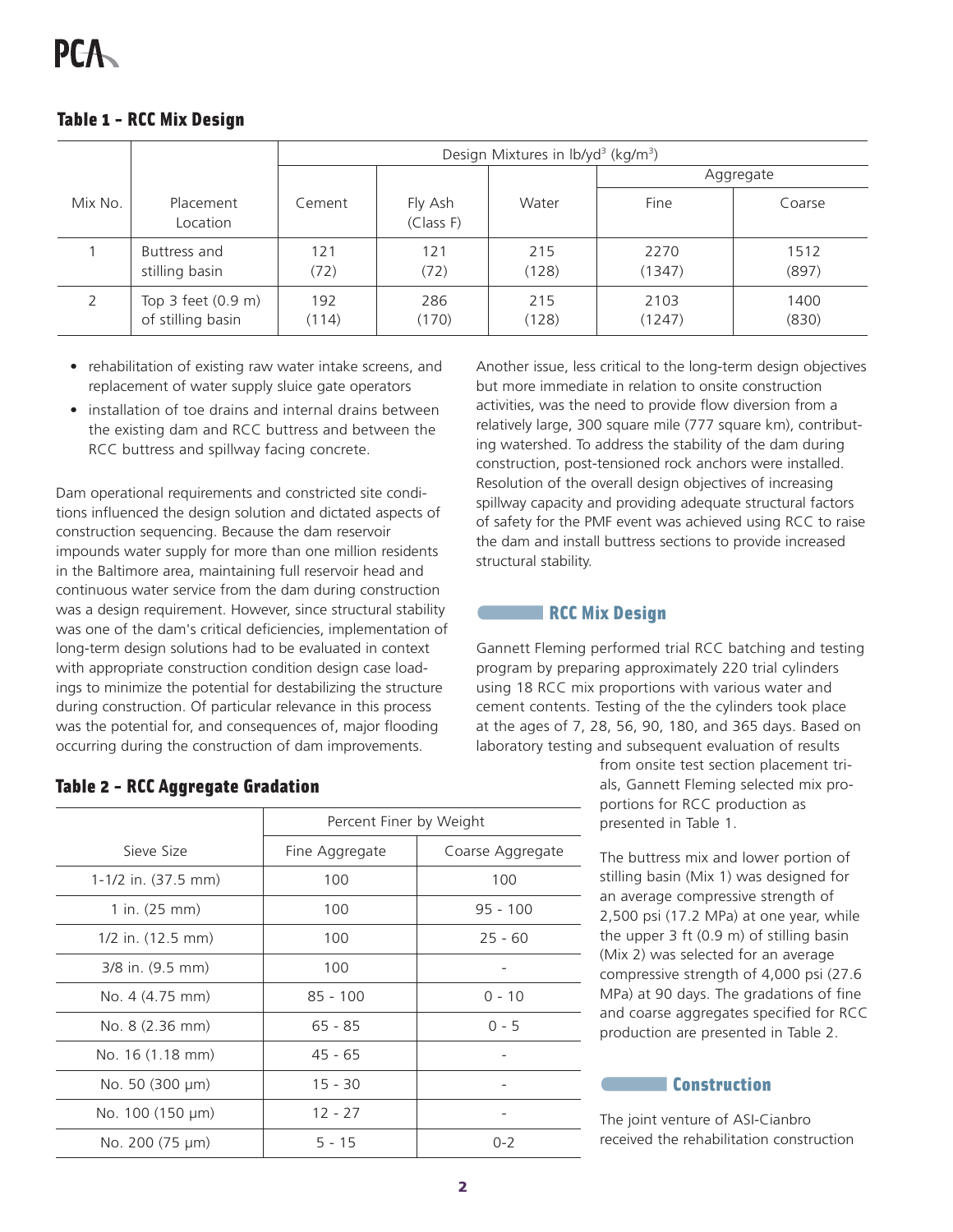contract on August 2002.

Construction began in September that year and is scheduled for completion in September 2005. Construction alternated between one half of the dam and then the other to accommodate diversion of flow during construction. Work on each side was phased to sequentially install the rock anchors, followed by stilling basin/buttress construction, and finally the raising of the non-overflow portion of the dam.

To improve bonding between the RCC buttress and existing dam, a layer of previously installed shotcrete surface treatment was removed from the dam's face prior to the RCC placement. This was accomplished by a combination of mechanical demolition and hydrojetting to remove debris and treat concrete fractures that would otherwise diminish the quality of bond between the RCC

and the existing dam. In addition, before RCC placement, drilled and grouted tie anchors were installed in the downstream face of the dam. During RCC placement, bedding mix was placed on each lift at the contact zone between the existing dam and the RCC buttress to also improve the bond along the contact surfaces. The bedding mixture consisted of cement, sand and water.



**RCC nearing completion on the west section of spillway while the east section is operating. Note the RCC mixing plant and conveyor system in the background.**

RCC was batched onsite using a Johnson-Ross batch plant with a capacity of 4 yd<sup>3</sup> (3 m<sup>3</sup>). Conveyors delivered batched RCC to the placement area, transporting the material approximately 700 ft (213 m) horizontally and 100 ft (30.5 m) vertically. From the conveyor, a CC 200-24 Rotec Crane and telescopic conveyor with 360 degrees of swing and a horizontal reach of up to 200 ft (61 m) delivered the RCC to the lift surface. A dozer spread the RCC in a 12-inch

> (300-mm) lift thickness and placed it against the previously placed conventional concrete mix.

All exposed surfaces of the new construction were faced with air-entrained conventional concrete. Within the spillway the facing consisted of 18 inches (460-mm) of conventionally reinforced concrete constructed after the completion of RCC placement. Facing for the non-overflow sections of the dam consisted of a 15-inch (380 mm) nominal width of conventional concrete placed concurrent with RCC. A Rustler III mobile concrete batch plant batched the concrete facing onsite and delivered it to the placement area using crane and bucket. RCC was then delivered to the lift surface, spread and compacted adjacent to the freshly placed facing concrete. Prior to initial set of the concrete, internal vibrators were used at the zone of contact between the facing concrete and RCC to aid in consolidation.



**RCC placement on the east section of spillway while the west section is operating.**